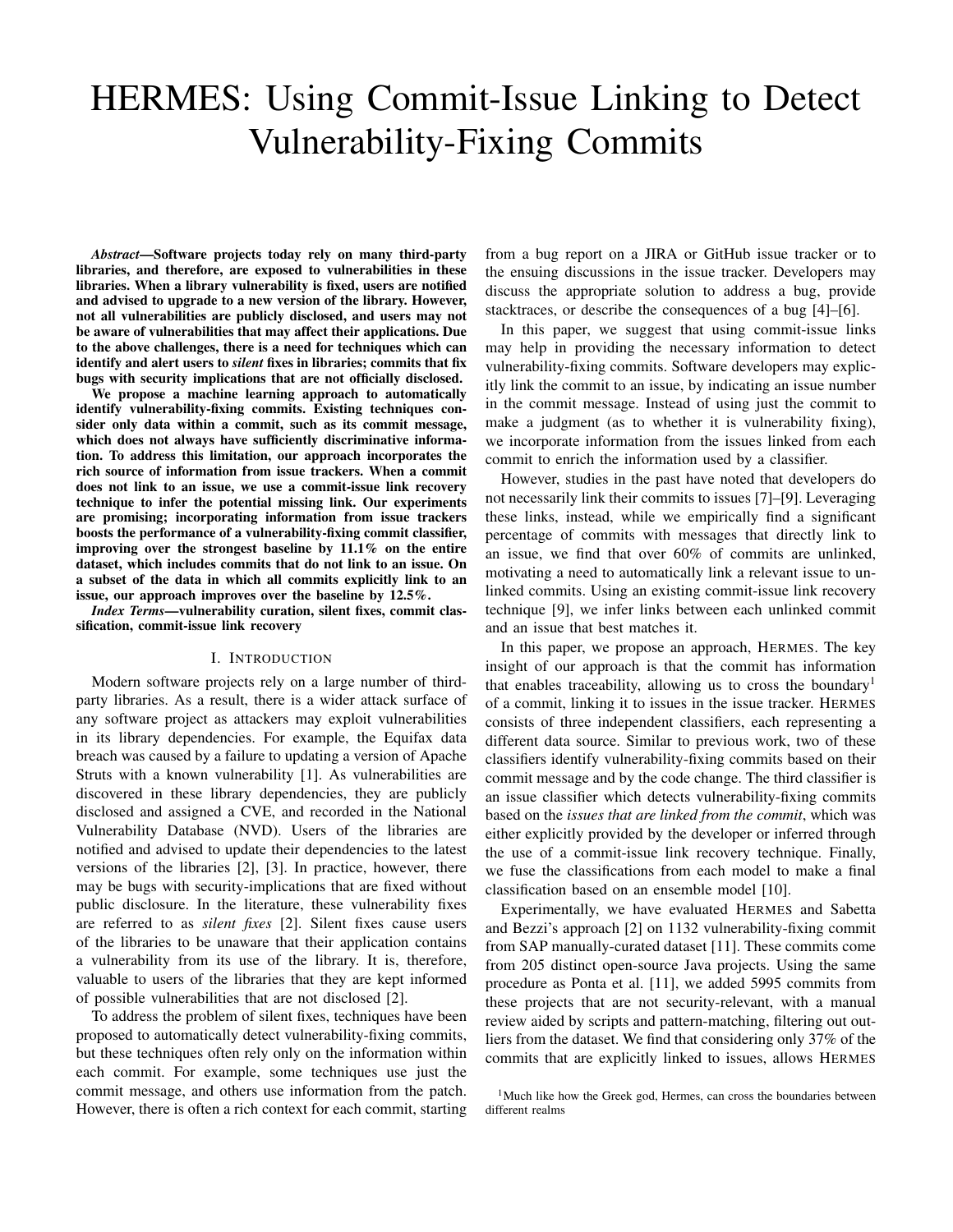```
public <T> T fromString(String content, Class<T> class0fT) {
 try (StringReader reader = new StringReader(content)) {
     JAXBContext jaxbContext = JAXBContext.newInstance(class0fT);
     Unmarshaller jaxbUnmarshaller = jaxbContext.createUnmarshaller
     return (T) jaxbUnmarshaller.unmarshal(reader);
 } catch (JAXBException e) {
     XMLInputFactory xmlInputFactory = XMLInputFactory.newFactory()
     xmlInputFactory.setProperty(XMLInputFactory.IS_SUPPORTING_EXTEI
     xmlInputFactory.setProperty(XMLInputFactory.SUPPORT_DTD, true)
     XMLStreamReader xmlStreamReader = xmlInputFactory.createXMLStr
     Unmarshaller unmarshaller = jaxbContext.createUnmarshaller();
     return (T) unmarshaller.unmarshal(xmlStreamReader);
} catch (JAXBException | XMLStreamException e) {
```
Fig. 1: A motivating example; the commit has little discriminative information. The commit message simply contains "Fix #486", and the code change does not indicate the purpose of the change.

to achieve 12.5% improvement over a baseline tool [2]. On the entire dataset, with the use of commit-issue link recovery technique, HERMES outperforms existing tools by 11.1%, demonstrating that tracing commits to their issues increases the effectiveness of vulnerability-fixing commit classification.

In this paper, we make the following contributions:

- We show that enriching the commit data using issues that are linked from the commit can boost the performance of a vulnerability-fixing commit detector
- We demonstrate that when explicit links between commits and issues are missing, the use of simple commit-issue link recovery technique to infer potential links can still result in improvement to HERMES – despite the introduction of falsely inferred links.
- We perform a comprehensive analysis of the evaluation results and provide further insights about the relationship between commit-issue link recovery and vulnerabilityfixing commit detection. Our replication package is publicly available [12].

The rest of the paper is organized as follows. Section II discusses a motivating example that motivates the use of issue information for vulnerability-commit detection. Section III highlights relevant background that this study builds upon. Section IV describes HERMES. Section V compares HERMES against other tools that detect vulnerability-fixing commits. Section VI provides some discussion and analysis of our work, as well as the threats to validity. Section VII discusses related studies. Finally, Section VIII presents our conclusions and future directions.

# II. MOTIVATING EXAMPLE

Figure 1 shows an example of a vulnerability-fixing commit, which consists of a code change (added and deleted code) and a commit message. The purpose of the commit may not be readily apparent by analyzing the code change itself.



xxe vulnerabilities #486 QiAnXinCodeSafe opened this issue on 11 Dec 2018 · 3 com...

Hello, I am a member of the 360 Code Guard team. In our open source project code audit, we found that Pippo has xxE vulnerabilities. Details are as follows. pippo/pippo-content-type-parent/pippojaxb/src/main/java/ro/pippo/jaxb/JaxbEngine.java

Because the XML parser does not disable dtd, xxE attacks can occur when content parameters are controlled by malicious attackers

 $_{\odot}$ 

Fig. 2: The textual content of the linked issue, issue #486, of the commit from Figure 1. The issue description is highly discriminative, describing the conditions of possible attacks and their consequences.

Moreover, the commit message is uninformative, containing only two words.

On the other hand, by considering issue #468 linked from the commit, as shown in Figure 2, it is immediately evident that the code change is related to a vulnerability (the word "vulnerability" appears in the issue title). The issue description includes the reporter of the bug (a security team that reports vulnerabilities in various projects), the conditions under which the vulnerability can be exploited ("when content parameters are controlled by malicious attackers"), and the consequences of the vulnerability (XXE attack). Without obtaining the issue description based on the link from the commit message, a vulnerability-fixing commit detector does not consider this rich and discriminative information.

# III. BACKGROUND

# *A. Vulnerability-fixing commit classification*

To detect vulnerability-fixing commits, some existing techniques take a machine learning approach for commit classification, treating the problem as a binary classification problem. Zhou and Sharma [3] convert commit messages into a vector representation (using word2vec), and use a classifier to detect vulnerability-fixing commits. Chen et al. [13] employ selftraining, a semi-supervised machine learning technique, and use several features of various documents (e.g. commits) to identify vulnerability-related documents, but considers each document type *in isolation*.

Sabetta et al. [2] propose to use both the commit message and the content of the code change using a bag-of-words model, using two independent, base classifiers for the commit message and the code change. The output of the two base classifiers are combined using a simple mechanism: as long as one classifier identified the commit as security-relevant, the commit will be reported as security-relevant.

All of these existing techniques assume that the necessary information to make a correct classification is already present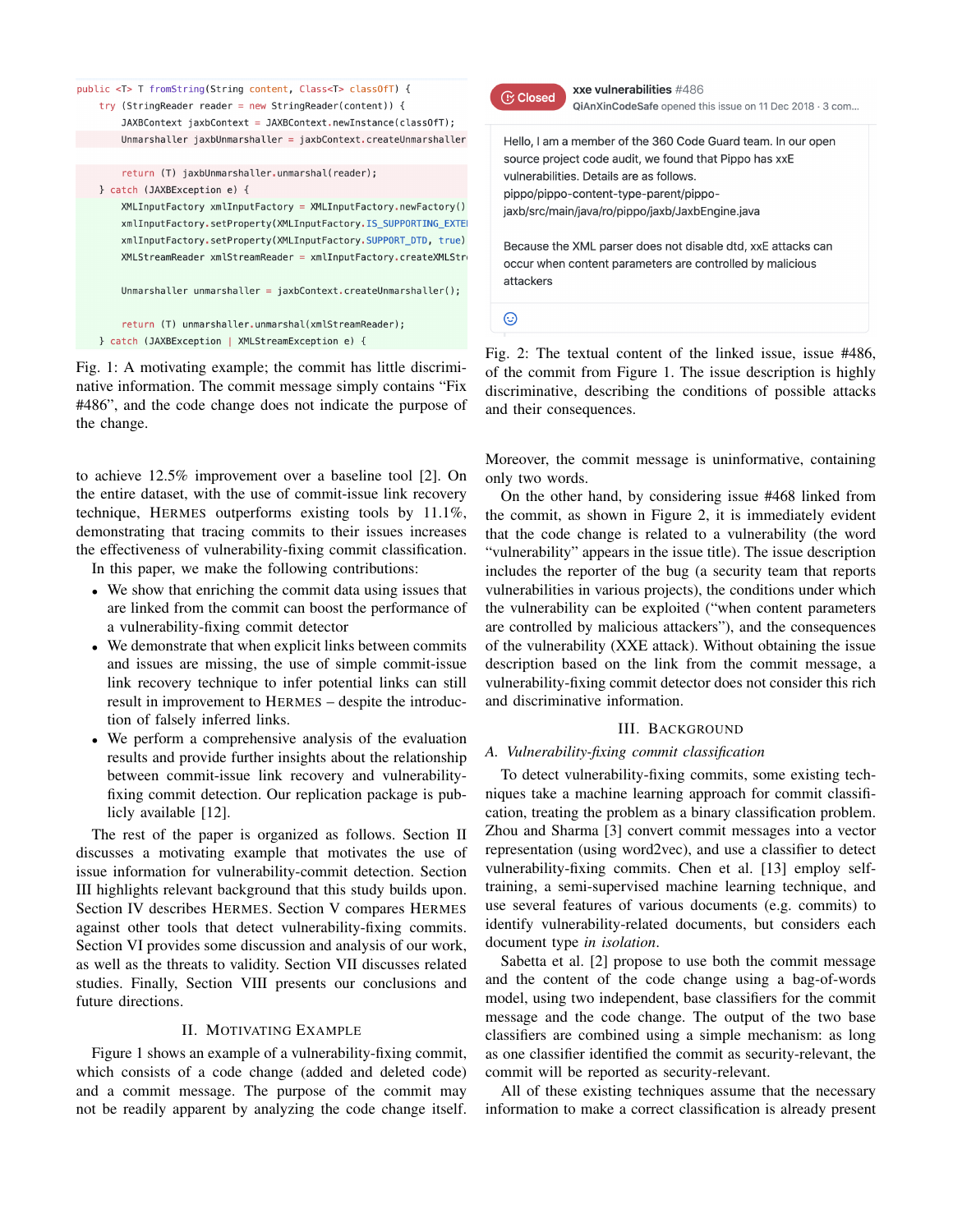within the commit, in either the commit message, the code change, or both. In this study, we propose that to detect a vulnerability-fixing commit, information from other artifacts beyond a commit, such as the textual content of a corresponding issue from an issue tracker should be considered.

## *B. Commit-issue link recovery*

While we suggest that using information from issue trackers will help, in practice, we empirically find that many commits are unlinked – this corroborates findings reported in prior studies [7], [8]. The proportion of unlinked commits have been reported to be about 35% to 40% [7], [8]. In the dataset of commits that we collected, we find that the problem is worse than what was reported in previous studies; nearly 63% of commits are unlinked. For unlinked commits, we use a technique from the literature of commit-issue link recovery to identify an issue that has the best fit with the contents of the commit, and link the issue and the commit.

In the literature of traceability research [9], [14]–[18], many techniques have been proposed to recover links between different software engineering artifacts, including between commits and issues. These techniques vary in the methods that they rely on, ranging from traditional heuristics [14]–[16], to learningbased techniques [9], [17], [18]. Recently, some sophisticated deep learning-based approaches have been proposed, including the use of transformer-based models to infer missing links.

In our study, we claim that the use of recovering missing commit-issue links improves our vulnerability-fixing commit classifier by considering another linked data source. To support this claim, we use a relatively simple link recovery technique, FRLink [9], to recover missing links for the commits in the dataset. We selected FRLink for its simplicity and ease of implementation.

FRLink distinguishes between source code and non-source code changes. FRLink models the commits and issues by extracting code-related features (e.g. function names) and text features. The similarity between the commit and issue is determined by comparing the set of features associated with them. The higher the similarity, the more likely they are linked.

For a commit, code-related features are extracted from the commit message and from both source files and non-source code files in the code change. For an issue, code-related features are extracted from the title, description, and comments. First, the text is tokenized and stop words (extremely common words, e.g. "the", "and", "is") are removed. Coderelated features are terms that appear in these texts, which match a list of regular expressions [19].

Only relevant files with a code change are used in extracting the code-related features. To determine the relevance of a source file to an issue, they first checked that the code terms in the issue appear in the file.

Next, text features are extracted. This is done through a similar process as the extraction of the code-related features, but without the use of regular expressions to match terms. For a commit, text features are only extracted from the commit message and non-source code documents.

To compute the similarity of a commit and an issue, Cosine similarity is used with the popular Term Frequency - Inverse Document Frequency (TF-IDF) weighted terms. TF-IDF is a measure of the relevance of a term to a document (e.g. an issue or commit), that considers a term to be less relevant if it is commonly used in many documents, and more relevant if it appears frequently in the given document.

Finally, FRLink [9] uses a similarity threshold, which is tuned over a ground-truth dataset. This threshold is tuned for Recall, such that FRLink infers enough correct links such that a predetermined proportion of the dataset is correctly linked.

Unlike their work, our objective is not to uncover accurate links, but to find related commits and issues in a big corpus of issues. We later investigate if there is a relationship between the accuracy of the link recovery process and the effectiveness of the vulnerability-fixing commit detector. A link could be inaccurate, but could allow HERMES to use information from an issue with sufficiently similar context (e.g. an issue that describe the same code location, or a similar type of bug) such that the additional, although not necessarily accurate, information can boost the effectiveness of the vulnerabilityfixing commit detector.

Later, we perform more detailed experiments on this threshold to investigate the relationship between the accuracy of commit-issue link recovery and the performance of vulnerability-fixing commit classification.

Despite the relative simplicity of FRLink, we later show that it already substantially boosts the performance of HER-MES, paving the way for future work that explores synergies between these two types of research.

## IV. APPROACH

## *A. Overview*

Figure 3 presents a high-level design of our system. HER-MES is a combination of independent modules: an issue linker, three base classifiers (commit message classifier, code change classifier, issue classifier), and a joint classifier. HERMES treats the problem as a binary classification task. It takes a commit as input, and provides a prediction of whether the commit is a vulnerability-fixing commit.

We obtain the commit message and code change from the input commit. Then, if the commit message references any issue on GitHub or a JIRA issue tracker, we directly follow the links and obtain the linked issues. For commits that are unlinked and do not have an explicit link to an issue, we infer a link to a single, most relevant issue from an issue corpus using a commit-issue link recovery technique.

The use of commit-issue link recovery enriches the dataset by providing a single issue that is relevant to the unlinked commit. When a relevant commit cannot be identified, we rely on a standard data imputation technique [20] to construct a placeholder value to input into the joint classifier. Hence, for each commit, we have three classes of information: its commit message, a code change, and the textual content of an issue related to the commit. We obtain features from each class of information, which have a different characteristic compared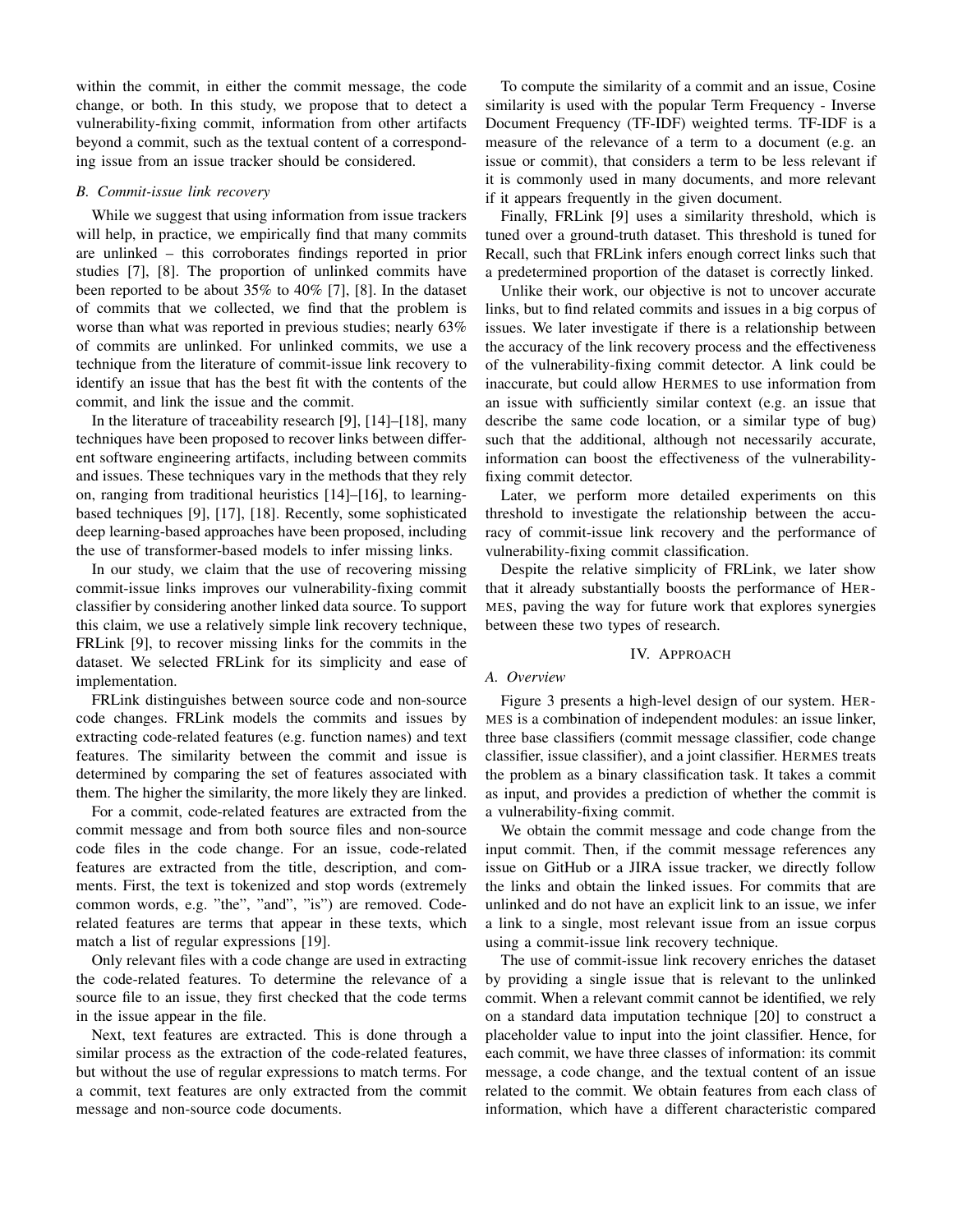

Fig. 3: Overview of HERMES

to the others. For each class of information, we train one classifier that captures the information content of one facet of the commit. Each classifier computes a probability that the commit is a vulnerability-fixing commit, based on the class of information considered. The outputs from the classifiers are input into a joint classifier, which performs data fusion to determine if the commit is vulnerability-fixing, considering all three classes of information.

## *B. Message classifier and code change classifier*

Existing studies [2], [21] using machine learning on code commits consider the commit message and the code change of a commit as different classes of information about the commit. We build our work on the same view of a code comment, and in HERMES, the message classifier and code change classifier are two of the three independent classifiers.

The message classifier  $((1)$  in Figure 3) and code change classifier (2) in Figure 3 take the commit message and code change of a commit as input, respectively. Adopting the same feature extraction method as Sabetta et al. [2], the commit message and code change in a commit are viewed as sequences of tokens. We adopt the same preprocessing steps. First, the raw documents are tokenized. Next, we normalized and stem the tokens using Porter Stemmer [22]. Non-alphanumeric characters are filtered to remove noise. We also use a minimal TF-IDF threshold with its value is 0.05 to remove tokens that occur too infrequently and tokens that contribute little information to our classifier, retaining only informative tokens. After preprocessing, the commit messages and code changes are represented as two set of features, using two different bagof-words.

The two set of features are input into their corresponding classifiers (commit message and code change) to train two linear Support Vector Machine models. We use the two trained models to compute two probabilities that a commit is a vulnerability-fixing commit based on the commit message and the code change. These probabilities, along with the output of the issue classifier, are input for the joint classifier, which will produce the output of HERMES.

## *C. Issue classifier*

The main novelty of our approach is that we use issue information linked to the commits. First, we consider only issues explicitly linked to the commit message.

To leverage information contained in the linked issues, we have to identify the relevant issues that are indicated by a commit. To identify the right issue, we first manually identify the relevant issue tracker for all the projects in our dataset. Some of these projects use the GitHub issue tracker, while other projects use JIRA issue tracker. To identify the issue, we look for references to issue numbers in the commit message. Table I shows the regular expressions that we use to match references to GitHub issues and Jira issue references in the commit messages. These regular expressions are based on GitHub's conventions for issue references [23], as well as a regular expression provided by the JIRA support [24]. After matching, we manually investigate the tokens that match the regular expressions, removing matches that are not references to issues, for example, "UTF-8". and checked that each match correctly corresponds to an issue on the project's issue tracker.

Next, we extract the features for representing the issue. As a commit can be linked to multiple issues, the text from every linked issue are concatenated to form a single document, from which the features for the issue classifier are extracted.

Similar to the preprocessing steps for the commit message classifier and code change classifier, the content of each issue are treated as a sequence of tokens. We performed tokenization, stop-word removal, non-alphanumeric token removal, and stemming. The issues are represented through a bag-of-words representation, which is input to a Support Vector Machine, which will produce a probability that the commit attached to the issue is a vulnerability-fixing commit ((3) in Figure 3.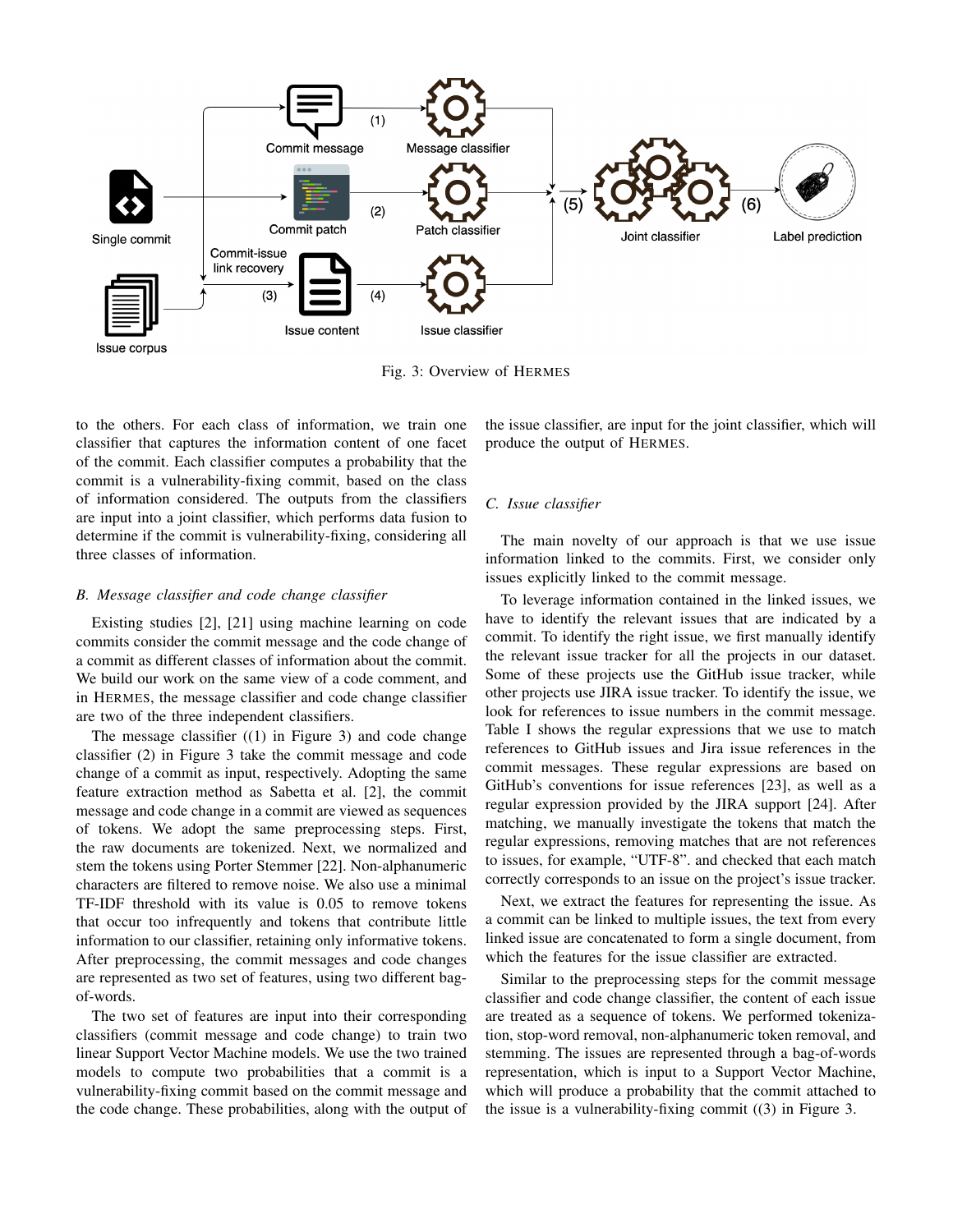TABLE I: Regular expression for matching issue's reference

| Reference type    | Regular expression                                         | Matching examples                   |
|-------------------|------------------------------------------------------------|-------------------------------------|
| GitHub issue      | $# [0-9] {1,20}$                                           | "#1234". "#552"                     |
| <b>JIRA</b> issue | $((?!(A-Z0-9a-z)(1,10))-?$ \$ $(A-Z)(1,[A-Z0-9]+-\dagger)$ | "CAMEL-16527", "WW-4348", "STS-262" |

TABLE II: Regular expressions for code terms matching

| Type                  | Example                | Pattern                            |
|-----------------------|------------------------|------------------------------------|
| C Notation            | <b>OPT DRIVER</b>      | $[A-Za-z]+[0-9]*$ .*               |
| <b>Oualified</b> name | options.add            | $[A-Za-z]+[0-9][\ldots].+$         |
| CamelCase             | <b>OptionValidator</b> | $[A-Za-z] + \cdot$ $[A-Z] + \cdot$ |
| Uppercase             | <b>XOR</b>             | $[A - Z 0 - 9] +$                  |
| System variable       | cmdline                | /_+[A-Za-z0-9]+.+/                 |
| Reference expression  | std::env               | $[a-zA-Z]+[:]{2,}$ .+              |

#### *D. Commit-issue link recovery*

Only about a third of the commits in the dataset have an explicit link to an issue. This is a challenge of using issues to help commit classification. An approach that can work only on commits with explicit links to issues will not be generalizable – the majority of commits do not have explicit links. Therefore, while the issue classifier can be used, we also recover missing links using a commit-issue link recovery technique to provide more information ((4) in Figure 3).

To infer links for the unlinked commits, we look for tools from the literature of traceability research, which aims to construct links between different types of software artifacts including commits and issues. Among recent work, we find the work of Sun et al. [9], who propose FRLink.

Next, we construct a corpus of issues. To allows for a more realistic setting comparing commits and issues, we only obtain issues that were created in the same period as the commits in the dataset. We construct a corpus of over 290,000 issues from multiple projects with commits in the dataset.

Using FRLink, we recover commit-issue links for every unlinked commit. Each unlinked commit is linked to one issue that best matches its commit content. While commits with explicit links may reference multiple issues, we pick only one issue with the best match to link to the commit when we use FRLink. The reason for picking only one issue is that the link-recovery approach does not have a high accuracy (later discussed in detail in Section V), and we wish to avoid adding too much noise to the dataset. In practice, most commits with explicit links indicate only one corresponding issue.

We modified FRLink to allow commits to be linked to issues from a different projects. While we experimented with the default configuration of linking commits only to issues from the same repository, we found that many commits would be unlinked. About 55% of unlinked issues would remain unlinked after the link recovery process. While this would certainly lead to a drop in the accuracy of the commitissue link recovery process, we later show (in Section V) that increased accuracy may not increase the effectiveness of HERMES. By allowing links between commits and issues of different projects, HERMES considers information from issues that match a similar context (e.g. a similar bug) as the commit.

After linking every commit to the issue with the highest similarity, we train the issue classifier using the complete set of data, including the issues with links that were recovered and the issues that were originally linked by the commit authors. It may be possible that there is some natural proportion of commits that correctly do not have any link to an issue (ad-hoc commits that contain refactoring, upgrading library versions, or preparing for new releases), therefore, FRLink can be configured to leave a portion of commit without any linked issue. This proportion is controlled by the configurable threshold in FRLink. By default, we set the threshold to 100%, which will cause all commits to be linked, if possible. We hypothesized that tuning this threshold may help in reducing noise from inaccurately recovered links. Later, in our experiments, we analyse the effect of tuning the threshold.

For a small minority of unlinked commits, there are no issues that are linked to them even after performing link recovery. This is because these commits are not similar to any issue at all. For these cases, we rely on the standard data imputation technique [20] of passing the joint classifier the mean value of the issue classifier's output. We do not run the issue classifier for these commits, and for the corresponding input to the joint model, we use the mean value output by the issue classifier for the other commits.

### *E. Joint classifier*

By this point, we have three classifiers that each considers one class of information about the commit. Individually, each classifier may not have the necessary information to detect a vulnerability-fixing, but capture information about one facet of the commit. Similar to previous studies [2], we join the outputs of the three classifiers by using another classifier to make the final judgment for classification ((5) in Figure 3).

From the three classifiers, we obtain three probabilities that a commit is vulnerability-fixing based on the commit message, the code change, and the issue, respectively. To fuse these probabilities into the final prediction made by HERMES, we employ *stacking*, an ensemble machine learning technique that uses another classifier that learns to combine the output of the individual classifiers to produce the right prediction [10]. To do that, we combine the probabilities output by the individual classifiers with a logistic regression classifier, commonly used for stacking.

The input to the logistic regression classifier is the probabilities outputs by the three classifiers. The output of the logistic regression classifier is a prediction indicating if the commit is a vulnerability-fixing commit or not. This prediction is used as the output of HERMES ((6) in Figure 3).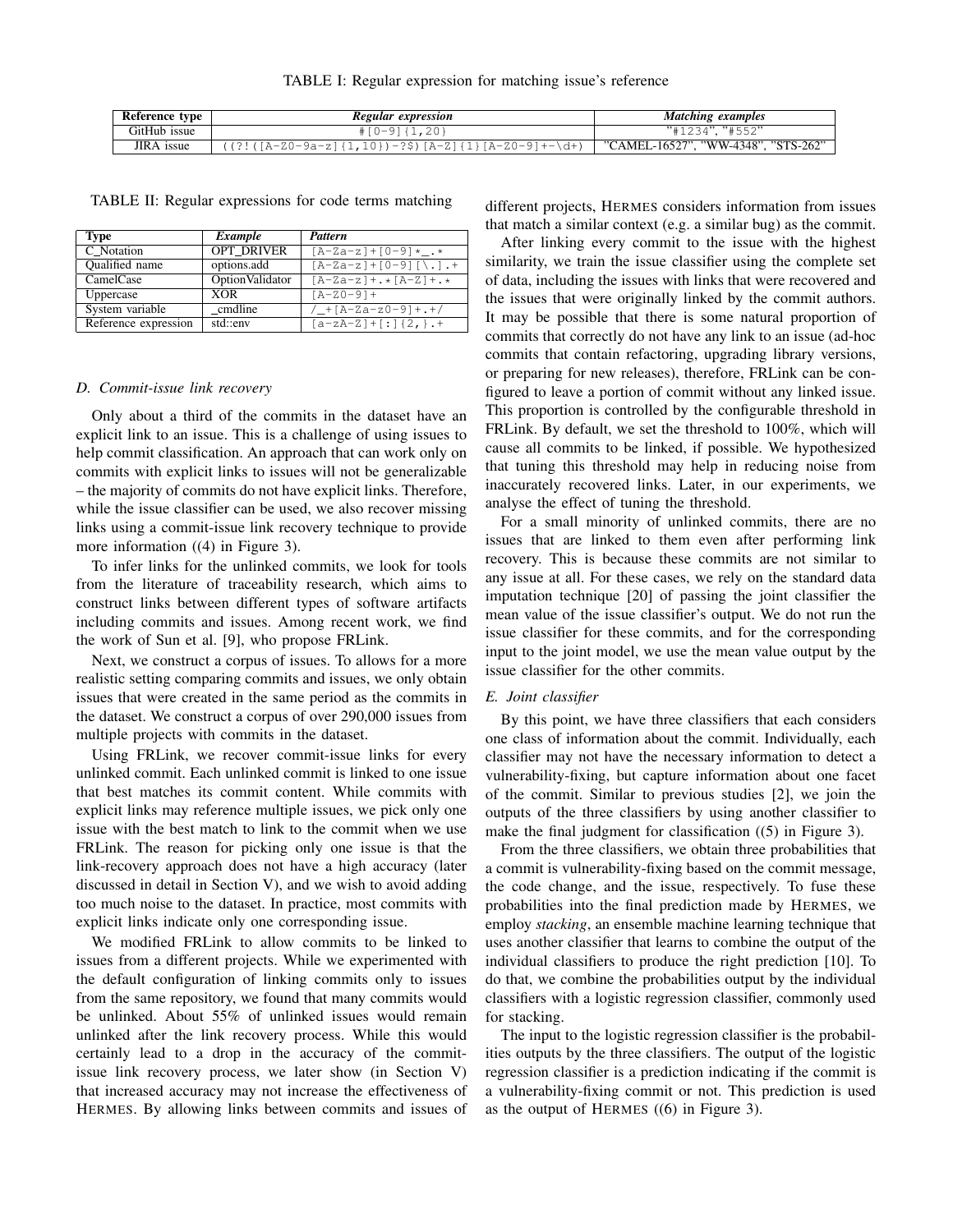## V. EVALUATION

Our experiments are driven by these research questions:

# RQ1. How effective is HERMES for commits with explicit links (provided by commit authors)?

HERMES relies on the information content of issues on the issue tracker to improve the effectiveness of the commit classifier. This research question is concerned with the effectiveness of the commit classifier when using explicit commit-issue links when indicated by the commit authors. We investigate if the use of these links helped HERMES achieves better performance.

# RQ2. How effective is HERMES on all commits when leveraging a commit-issue link recovery technique?

The goal of this research question is to assess the performance of the HERMES when we use issues that are from links recovered by FRLink.

# RQ3. How much does noise in the inferred links between commit-issue affect HERMES?

When commit-issue link recovery is used, the links recovered may be inaccurate. This introduces noise into the vulnerability-fixing commit classification process. We investigate the effect of noise on the effectiveness of HERMES in this research question.

## *A. Experimental Setting*

We ran our experiment on SAP's manually-curated dataset [11] of fixes to vulnerabilities of open-source software. At the time of our experiment, we use 1,132 instances provided on the dataset. The dataset contains information about GitHub repositories, commit IDs of vulnerability-fixing commits, which are labeled as positive commits. To train a machine learning classifier, both examples of positives (vulnerability-fixing commits) and negative commits (nonvulnerability-fixing commits) are needed.

To obtain negative commits, we use the same augmentation process described by Sabetta et al. [2]. As vulnerability-fixing commits are rare compared to other types of commits (such as commits for developing new features or fixing other bugs), we sampled five random commits (which do not appear in the dataset) out of one positive commit, using manual analysis aided by scripts and pattern matching to filter outliers. These commits are obtained from the same repository and we treat them as negative cases. Following Sabetta et al. [2], we use an ad-hoc script to filter obvious outliers (extremely large, empty, or otherwise invalid commits). This gives us an imbalanced dataset, in which non-vulnerability-fixing commits outnumber vulnerability-fixing commits by roughly 5:1. Finally, the dataset contains 7,127 instances with 1,132 positive commits and 5,995 negative commits.

To obtain issue information, we retrieved them from two sources, which are issues trackers on GitHub and JIRA. For Github issues, we obtained their titles, bodies, and comments contents. For JIRA issues, we used their summaries, descriptions, and comments contents.

We used 10-fold cross validation in our evaluation. In 10 fold cross validation, HERMES is trained using 9 folds, or 90% of the data, and then evaluated on the remaining one fold. The evaluation metrics reported are the average of evaluation metrics computed on each fold.

In our experiments, in we set a minimum document frequency threshold of five, where terms that appear in fewer than less than five documents are removed.

Our experiments have the focus of evaluating the addition of issue information, therefore, as a baseline for our experiments, we compare our work against the approach by Sabetta et al. [2]. Our work builds on the work by Sabetta et al. [2], sharing a similar implementation of the commit message and code change classifier, with the key addition of the issue classifier.

## *B. Evaluation Metrics*

F1 is used to evaluated HERMES, similar to numerous studies performing classification. A true positive (TP) is a vulnerability-fixing commit that is correctly detected, a false positive (FP) is a non-vulnerability-fixing commit that is incorrectly detected as vulnerability-fixing, and a false negative (FN) is a vulnerability-fixing commit that is not detected as such. Precision (P) and Recall (R) are computed as follows:

$$
\mathrm{P} = \tfrac{\mathrm{TP}}{\mathrm{TP} + \mathrm{FP}} \; \mathrm{R} = \tfrac{\mathrm{TP}}{\mathrm{TP} + \mathrm{FN}}
$$

These two metrics capture different desirable aspects of a vulnerability-fixing commit detector. A high precision reduces the effort by security researchers in manually checking the predicted vulnerability-fixing commits. A low precision may hinder the adoption of Software Engineering tools as more human effort is required to interpret their output [25], [26]; in the context of detecting silent fixes, it is important that vulnerability-fixing commit detectors should reduce the number of commits that are manually analyzed by security researchers, who have to assess a large volume of commits from a growing number of open-source repositories. A high recall ensures that few vulnerability-fixing commits are missed. Finally, we report F1, known as the harmonic mean of precision and recall to measure our classifier performance, calculated as follows:

$$
F1 = \frac{2(P \times R)}{P + R}
$$

where P and R indicate precision and recall respectively.

# *C. Experiment Results*

*1) Effectiveness of* HERMES *on explicitly linked subset of the data:* To test the premise that including information from linked issues will help in vulnerability-fixing commit classification, we run experiments on a subset of the original dataset. In this subset, every commit is explicitly linked (by the commit authors) to at least one GitHub or JIRA issue. This subset contains 2,612 instances in which 433 instances are labeled as a vulnerability-fixing commit, and the other 2,179 instances are not.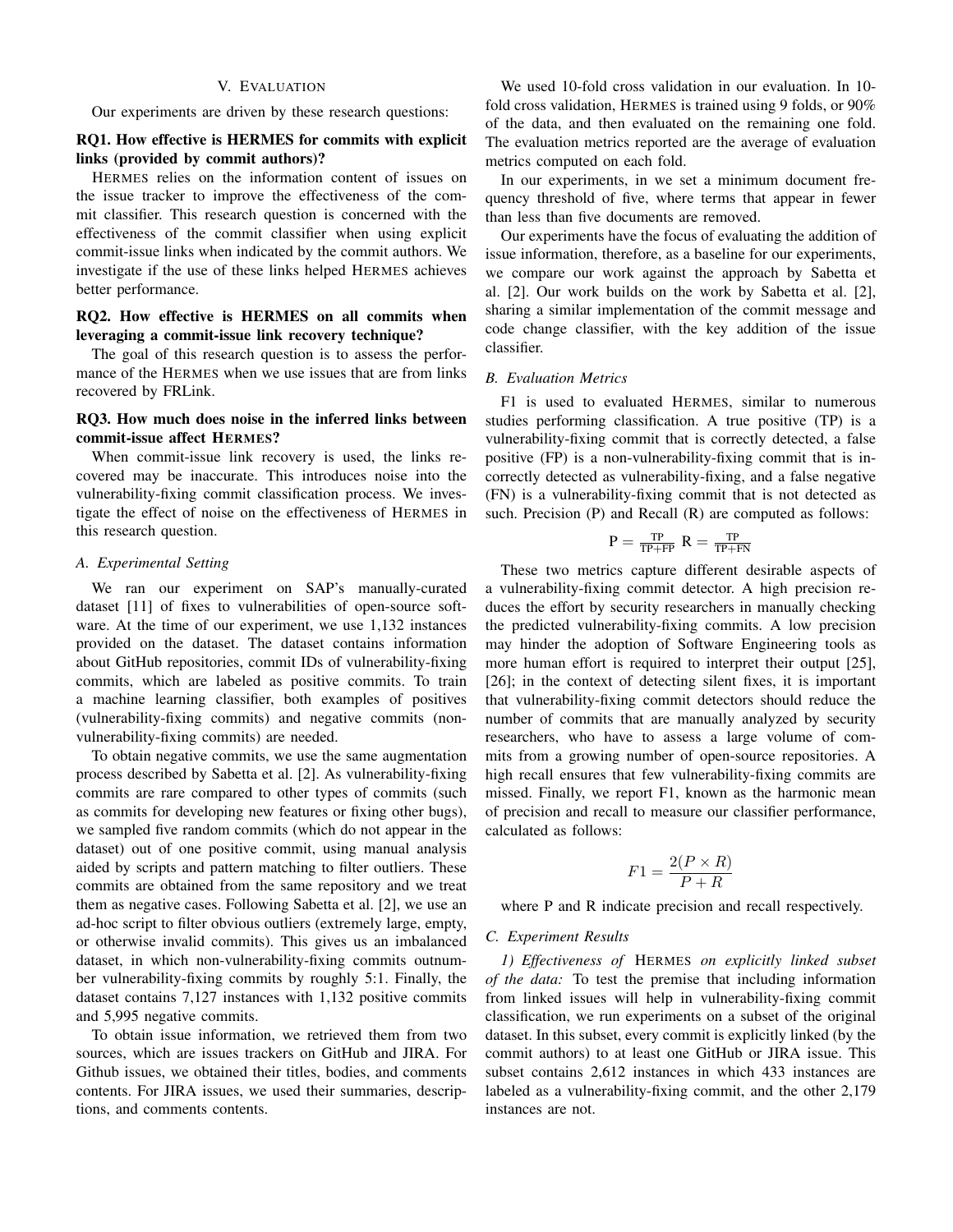TABLE III: Evaluation results on the explicitly-linked subset of data, i.e., the subset of the data with explicit links indicated by the commit author.

| Model              | <b>Precision</b> | Recall | F1   |
|--------------------|------------------|--------|------|
| Sabetta et al. [2] | ).54             | 0.82   | በ 64 |
| <b>HERMES</b>      | 9.80             | 0.67   | 0.72 |

In this initial investigation, we investigate only explicitlylinked commits in our dataset to train the issue classifier. The commit-issue link recovery technique was not used. This subset has 37% of the commits from the full dataset. The ratio of vulnerability-fixing commits to non-vulnerabilityfixing commits is similar to the ratio in the original dataset.

The results of our experiments are shown in Table III. Overall, in terms of F1, HERMES improves over the approach of Sabetta et al. [2] by 12.5% ((0.72 - 0.64)/0.64). The improvements come from the higher precision of HERMES, improving over Sabetta et al. [2] from 0.54 to 0.80. Compared to Sabetta et al. [2], the use of HERMES produces fewer false alarms and leads to less human effort in inspecting commits, which is an important goal in light of the growing number of open-source libraries [27]. With explicitly-linked issues, we expect that the linked issues accurately describe the purpose of the commits. The strong experimental performance confirms our intuition that there is information in accurately linked issues that is not captured from the code change or commit message, and that this additional information improves the detection of vulnerability-fixing commits.

*2) Effectiveness of commit-issue link recovery on vulnerability-fixing commit detection:* Next, to assess the performance of the HERMES when we use issues from links recovered by FRLink, we automatically recovered likely links between unlinked commits to an issue from over 290,000 JIRA issues of repositories. We limit ourselves to issues that are collected from 2015. In our experiments, we first attempt to recover links for all of the unlinked commits. The dataset comprises 7,127 instances where each commit either contains at least one explicit link to an issue or a link recovered by our commit-issue link recovery technique, FRLink. Under this experimental setting, a commit would be linked to the most similar issue. As long as there is some degree of similarity to an issue, each commit would be linked to an issue. However, for 4 commits, the commit-issue link recovery technique failed to recover links as they were completely dissimilar to every issue in our issue corpus.

Table IV shows our experimental results, which is the effectiveness of HERMES on the entire dataset when we applied FRLink to connect unlinked commits with issues. Overall, HERMES has higher precision and improves over the baseline by 11.1% in terms of F1 ((0.70-0.63)/0.63).

This improvement was smaller than the improvement of HERMES over the baseline approach when evaluated only on explicitly-linked commits (from Section V-C1). This indicates that HERMES was sensitive to the quality of links between TABLE IV: Evaluation result on all commits in the dataset

| Model              | <b>Precision</b> | Recall | F 1  |
|--------------------|------------------|--------|------|
| Sabetta et al. [2] |                  | 0.81   | 0.63 |
| <b>HERMES</b>      | በ 74             | 0.66   | 0.70 |

commits and issues. When there is a significant amount of inaccurate links between commits to issues, the performance of HERMES is negatively affected. Despite the decline in performance due to noise, HERMES still outperforms the baseline approach, which suggests that the use of commitissue link recovery can help if we limit the recovery of links to only the commits and issues that are most similar.

Overall, our experimental results show that the use of techniques that recover commit-issue links helps detect vulnerability-fixing commits. This shows that even when developers do not explicitly link commits to issues, information from issues improves vulnerability-fixing commit detection.

*3) Analysis of the effect of noise on* HERMES*:* Next, we wish to investigate the relationship between the accuracy of the commit-issue link recovery and the effectiveness of HERMES.

First, we investigate the accuracy of commit-issue link recovery. To do so, we experiment on the subset of commits and issues that are explicitly linked by the commit author (e.g. the "Fix #438" commit message). Experimenting on the explicitly-linked subset of data, we run FRLink to determine if it is able to successfully recover the same link as the explicit link indicated by the commit author. FRLink could only recover 1,229 of the 2,250 explicit links, corresponding to an accuracy of 54.6%. We use the accuracy of FRLink on the explicitly-linked subset as an estimate of the accuracy of FRLink on the entire dataset.

Effect of the similarity threshold on commit-issue link recovery accuracy. When commit-issue link recovery is used, the links recovered may be inaccurate. This introduces noise into the vulnerability-fixing commit classification process. We investigate the effect of noise on the effectiveness of HERMES.

We evaluate the effect of tuning the similarity threshold in FRLink on its accuracy. Our goal is to determine if we can control the accuracy of the commit-issue link recovery process by varying the similarity threshold.

We adjust the value of the similarity threshold such that the proportion of unlinked commits is above a given number. Note that FRLink will first infer links for the most similar commit-issue pairs, and infer links the least similar commitissue pairs last (i.e., setting the similarity threshold for FRLink to infer links for 10% of the data indicates that 90% of the unlinked commits with the lowest similarity to any issue would remain unlinked). As earlier described, there may be a natural proportion of commits that are developed without an issue in mind (e.g. ad-hoc refactoring), and it would be inaccurate to link these commits to an issue.

Our hypothesis is that the more precise the recovery of the missing links, the more effective HERMES will be. By increasing the similarity threshold, we hope to reduce the number of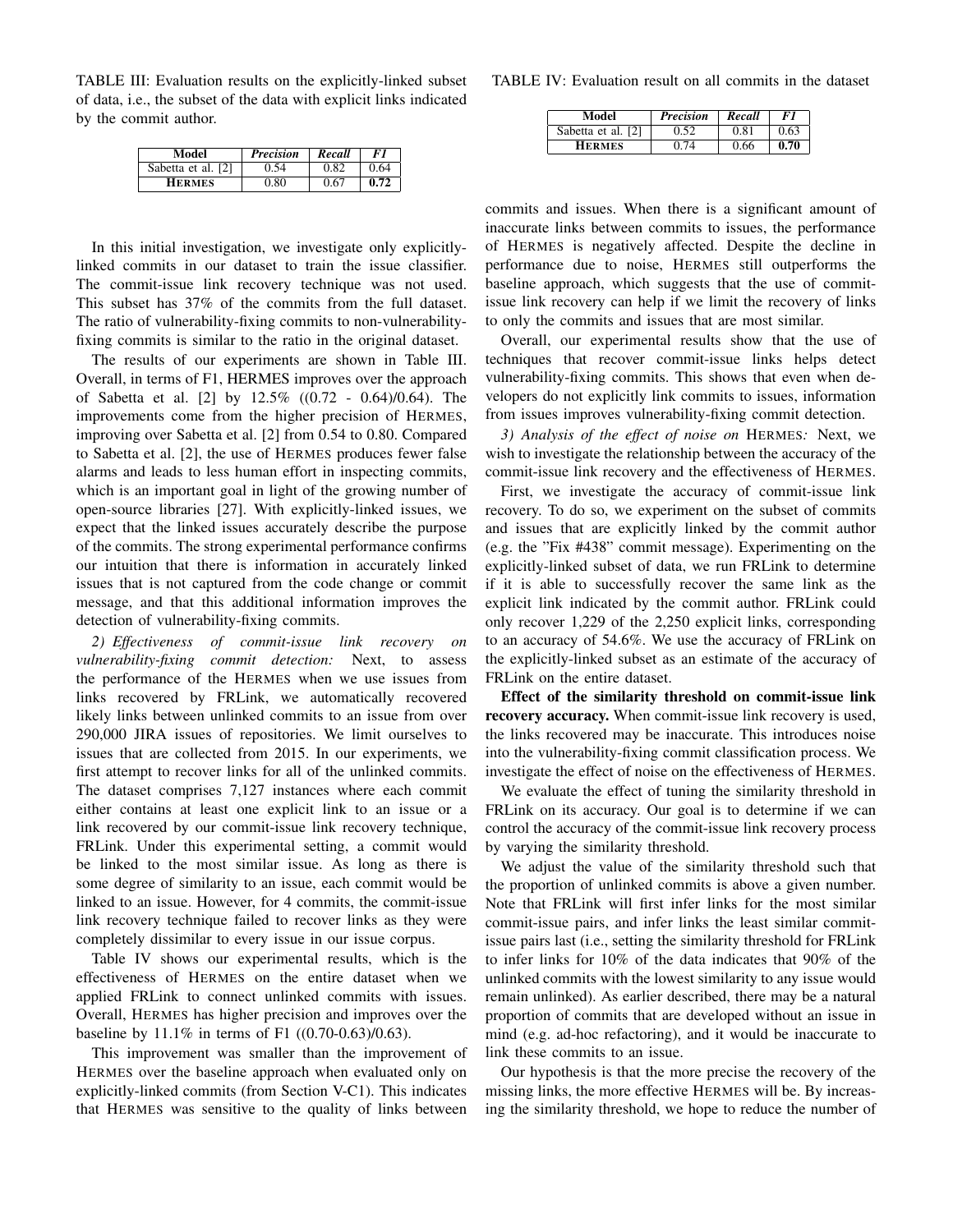TABLE V: FRLink's commit-issue link accuracy computed on the explicitly-linked subset of data, by varying its similarity threshold. We vary its similarity threshold to control for the proportion of unlinked commits that FRLink infer links for.

| % unlinked commits linked by FRLink | Accuracy |
|-------------------------------------|----------|
| 10%                                 | 1.00     |
| 20%                                 | 0.98     |
| 30%                                 | 0.93     |
| 40%                                 | 0.87     |
| 50%                                 | 0.80     |
| 60%                                 | 0.74     |
| 70%                                 | 0.69     |
| 80%                                 | 0.64     |
| 90%                                 | 0.60     |
| 100%                                | 0.55     |

inaccurate links, or noise, that is introduced by the process. This would limit the commit-issue link recovery process only to pairs of commit and issues with high similarity. Therefore, we investigate the impact of modifying this threshold. Note that in Table IV, the value of this threshold was set for FRLink to infer links for 100% of unlinked data, i.e., FRLinks attempts to link all unlinked commits even if the best matching issue is a poor match for the commit.

Our experiments are summarized in Table V. As the threshold increases, the accuracy of the commit-issue link recovery process decreases. The higher the similarity threshold, the more accurate the recovered links. From our experiments, we conclude that it is unlikely that we can recover links for all commits at a high level of accuracy; however, by limiting the recovery of links using the similarity threshold, we can choose to only recover accurate links.

Effect of inaccurate links. Next, we assess the impact of inaccurate links on HERMES. On top of the explicitly-linked subset of the data, we add commits with links inferred by FRLink. We vary the similarity threshold and add the commits with inferred links to issues with similarity higher than the threshold. At low levels of the threshold, the added links are expected to be more accurate, as we have seen earlier in Table V. Our hypothesis is that HERMES is more effective when the commit-issue links are more accurate.

Table VI shows the results of the experiment. On one hand, HERMES performs best when only explicitly linked commitissue links are used. On the other hand, this limits the data coverage of HERMES, as it cannot make accurate predictions for unlinked data, which is the majority of the dataset. Indeed, there is a tradeoff between accuracy and coverage. At its most accurate, HERMES covers only 37% of the dataset (the explicitly linked subset). To cover 68% of the dataset (by inferring links for 50% of the unlinked commits), the F1 of HERMES declines to 0.67. If we wish to use HERMES on as many commits as possible, we should allow the inference of commit-issue links for as many unlinked commits as possible.

To conclude, the performance of HERMES declines with noise introduced by commit-issue link recovery. HERMES has the best performance when using only explicitly-linked issues,

TABLE VI: Coverage and F1 of HERMES on the explicitlylinked data and on commits with recovered links, when varying FRLink's similarity threshold to control for the percentage of links inferred for unlinked commits

| % unlinked commits linked      | Coverage (# commits) | F1   |
|--------------------------------|----------------------|------|
| 0% unlinked commits linked     | 37% (2,612)          | 0.72 |
| 5% unlinked commits linked     | $40\%$ $(2,838)$     | 0.70 |
| 10% unlinked commits linked    | 43% (3,064)          | 0.69 |
| $20\%$ unlinked commits linked | $49\%$ $(3,515)$     | 0.68 |
| 30% unlinked commits linked    | 56% (3,967)          | 0.69 |
| 40% unlinked commits linked    | $62\%$ $(4,418)$     | 0.68 |
| 50% unlinked commits linked    | $68\%$ $(4,870)$     | 0.67 |

but this restricts its application to only a minority of the dataset. Moreover, when increasing coverage by inferring links for more of the dataset, HERMES only faces a slight decline in performance but still has a high overall effectiveness.

#### VI. DISCUSSION

# *A. Limiting link inference to projects developed under similar development practices*

While we have evaluated HERMES on a large number of different projects, we also wish to investigate the performance of HERMES if it is deployed on a set of projects that are more likely to be homogeneous in their software engineering practices. In an additional experiment, we investigate the performance of HERMES when both the commits and issues considered are limited to only projects that are under the Apache organization.

In this experiment, commit-issue link recovery is limited to be between commits and issues that are created under Apache projects, which use similar software development practices. This may aid the commit-issue link recovery process in creating more relevant links. We obtain 2,402 unlinked commits that were made in projects under the Apache foundation. For these commits, we inferred commit-issue links using FRLink, producing 2,383 commit-issue links. The recovery process failed to find a link to any issue for 19 commits, as they were completely dissimilar to every issue in the Apache projects. In total, this experimental setting uses 4,995 commits, of which 2,383 commits were initially unlinked and 2,616 commits had a developer-indicated, explicit link to an issue.

In this experimental setting, HERMES achieves an F1 of 0.74. This strong evaluation result is better than the evaluation results achieved on only commits with explicit links to issues (F1 of 0.72). This suggests that HERMES's performance may be related to the homogeneity of the software development practices.

## *B. Qualitative Analysis*

In this section, we perform a qualitative analysis of the results of HERMES. Our objective is to understand the situations under which commit-issue linking aids HERMES in detecting vulnerability-fixing commits.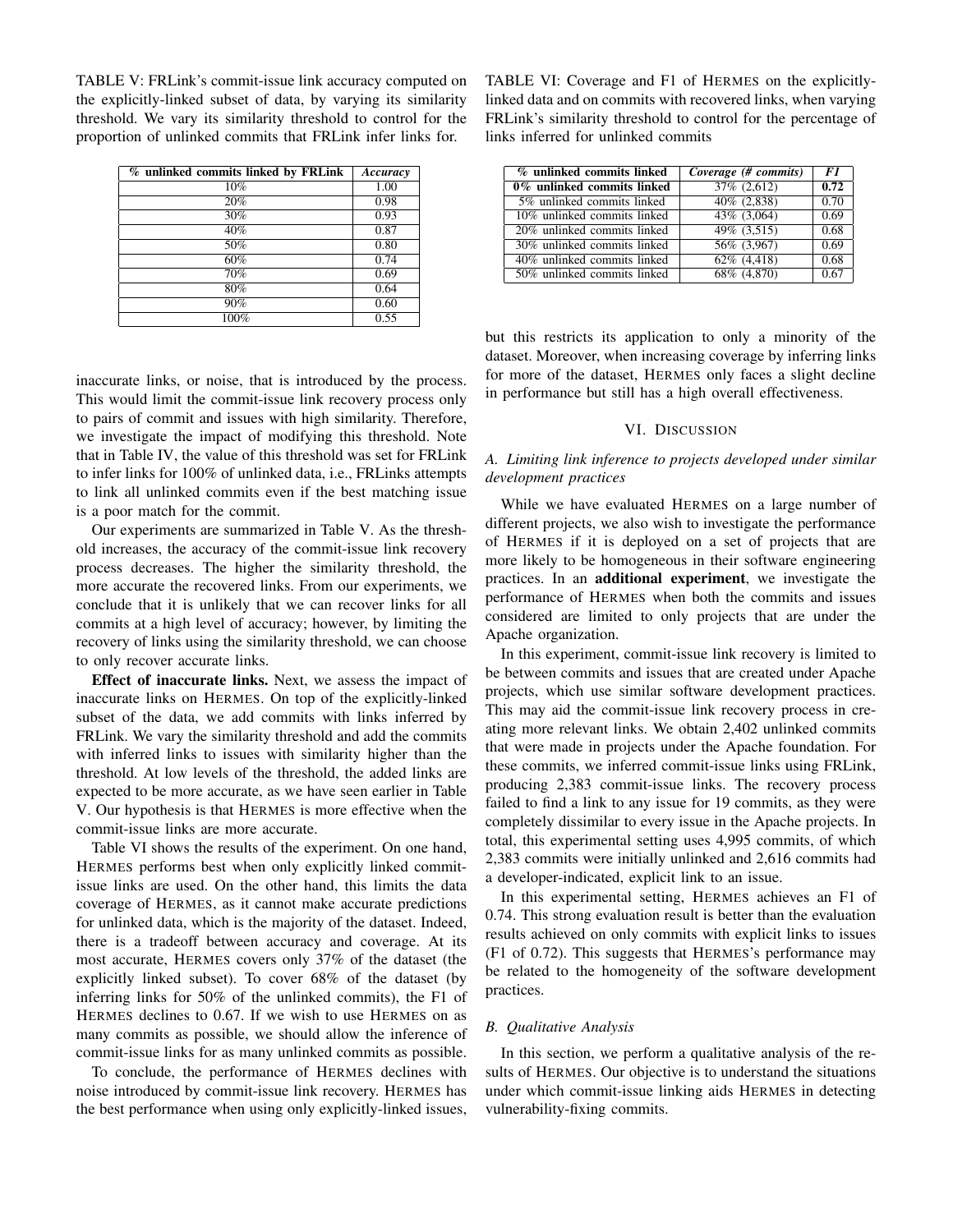|           | @Override                                                                                |
|-----------|------------------------------------------------------------------------------------------|
|           | public RequestParameter isValid(String value) throws ValidationException {               |
|           | try {                                                                                    |
|           | DocumentBuilder parser = DocumentBuilderFactory.newInstance().newDocumentBuilder();      |
| $\ddot{}$ | DocumentBuilder parser = $c$ reateDocumentBuilderFactoryInstance().newDocumentBuilder(); |
|           | Document document = parser.parse(value);                                                 |
|           | this.schemaValidator.validate(new DOMSource(document));                                  |
|           | return RequestParameter.create(document);                                                |

Fig. 4: Short snippet of the code change from a commit of VertX with the commit message "Create safe xml parsers"

#### **Description**

# Hi,

When I'm trying to parse XML document using :

DocumentBuilderFactory factory = DocumentBuilderFactory.newInstance(); DocumentBuilder builder = factory.newDocumentBuilder(); builder.parse(File)

#### The parsing is stuck in infinite loop:

Fig. 5: A snippet of the issue (XERCESJ-1702) description that was most similar to the commit in Figure 4 during commit-issue link recovery. The link from the commit to XERCESJ-1702 allows HERMES to make the right classification despite the inaccuracy of the link.

Figure 4 shows an example of a commit<sup>2</sup> which HERMES only detected as a vulnerability-fixing commit after it was linked to an issue in a different project. Figure 5 shows the inaccurately linked issue (XERCESJ-2701<sup>3</sup>). While some security-related tokens appeared in the commit, the code change and message classifier did not detect that the commit was vulnerability-fixing, since these terms may have appeared just as frequently in non-vulnerability-fixing commits. The commit in the VertX project matched an issue from the XercesJ project describing a similar functionality (parsing XML files) with the use of similar functions (i.e., the *newDocument-Builder* function). The issue description described a possible consequence (an infinite loop) of the code used in the commit, which allowed the issue classifier to determine that the issue was related to a vulnerability.

Although the issue did not directly match the commit and they were inaccurately linked, they share a similar context. Moreover, the issue provided useful information about the functions used in the code, and described a possible consequence of the code that was changed by the commit. For HERMES to determine if the commit was vulnerability-related, information from the issue was essential.

Tradeoff between linking accuracy and coverage of commits. While modifying the threshold to only link a small

<sup>2</sup>https://github.com/vert-x3/vertx-web/commit/

d814d22ade14bafec47c4447a4ba9bff090f05e8

<sup>3</sup>https://issues.apache.org/jira/browse/XERCESJ-1702

number of commits leads to higher link accuracy, it also causes HERMES to lack additional information when making predictions for the rest of the unlinked commits. In other words, the similarity threshold used in commit-issue link recovery represents a trade-off in terms of the accuracy of HERMES on the linked commits and the proportion of total commits that HERMES can more accurately make predictions. Our experimental results indicate that there is only a minor decrease in F1 when we increase the coverage of HERMES by inferring commit-issue links.

Implications on vulnerability disclosure practices. An implication of our work is that library developers should consider the possibility of attackers using automatic traceability techniques to detect vulnerability fixes, even if developers try to limit the dissemination of the vulnerability by limiting discussion of the vulnerability and silently fixing it.

As such, our findings suggest that library developers should not hope that a silent fix goes undetected, and take steps to disclose the vulnerability to mitigate possible exploitation in client projects using the library.

Implications for future research. For detecting silent fixes, our findings indicate that information outside of a commit should be considered. While many studies use sophisticated machine learning techniques to classify commits, we find that we obtained good results from the composition of relatively simple techniques by considering more practical sources of information. Our study suggests that other informative sources of data may be overlooked.

#### *C. Threats to Validity*

To mitigate threats to internal validity, which are concerned with mistakes in the implementation and analysis of HERMES, we have double-checked our source code and data. We selected a commit-issue link recovery technique that is simple to understand and implement, which helps us to avoid mistakes in our implementation. However, there may still be errors. To validate our approach, we have conducted experiments to understand the performance of HERMES in detail. Our source code and data are available in our replication package [12], which future work can analyze and build on.

Another threat to validity is our reliance on the assumption that the commits are made to address an issue in the issue tracker. In practice, ad-hoc commits may be made without considering the issue tracker. This threat is mitigated as we have evaluated the effect of the accuracy of commit-issue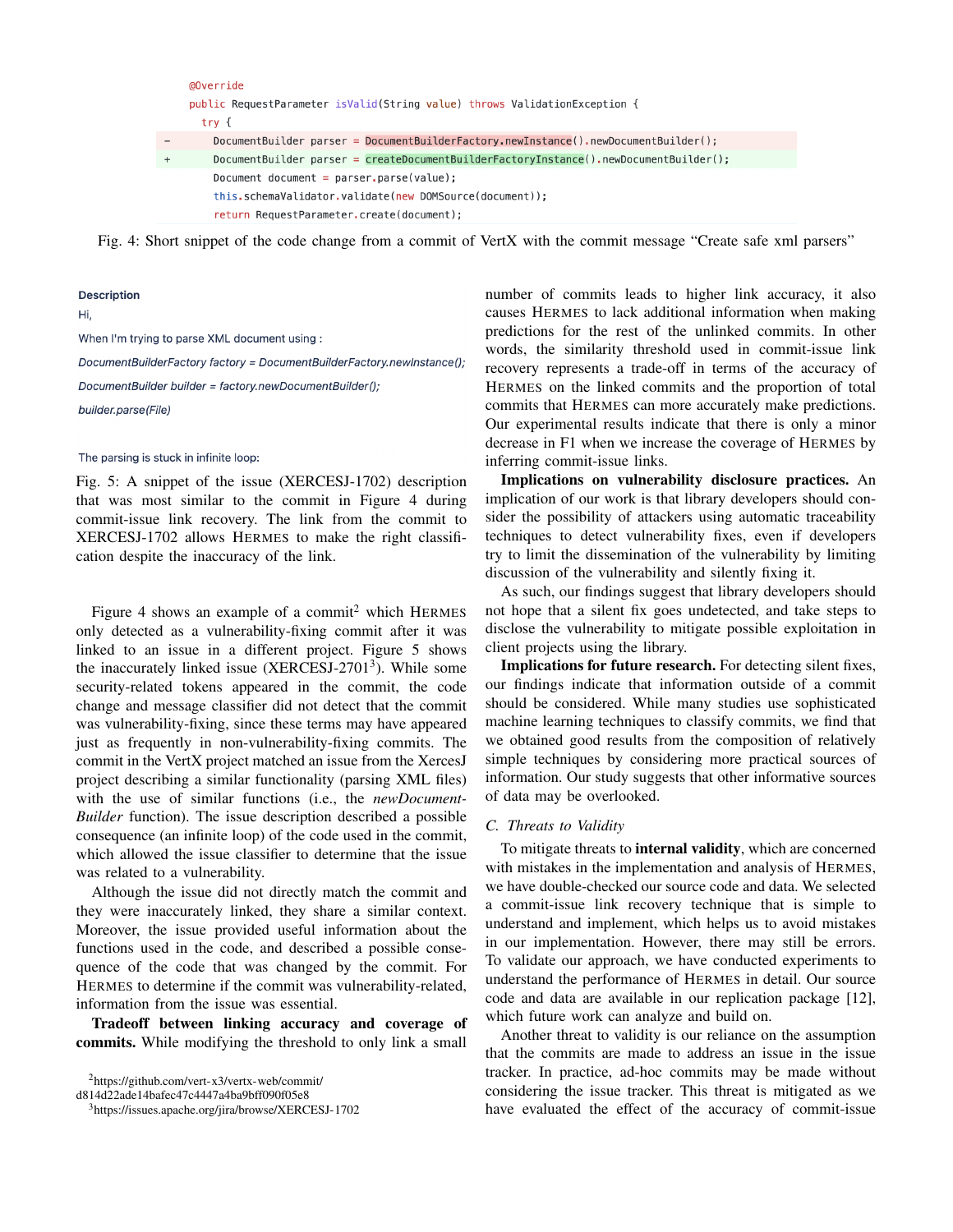link recovery on the effectiveness of HERMES in Section V. Moreover, in Section VI, we have discussed that inaccurately linked issues may still provide helpful information related to the commit.

To minimize threats to construct validity, we used the same standard evaluation metrics used in numerous studies in software engineering. We constructed the dataset in the same way as prior studies [2], and using the same process as prior work [2], [3] to clean the dataset.

To reduce risk from threats to external validity, which is concerned with the generalizability of our findings, the dataset used in our experiments contains a large number of commits from a range of different projects. While we do not use the latest approaches proposed for commit-issue link recovery, we expect our findings to generalize as we use a representative tool that shares the main insight employed by most link recovery techniques: the more similar two artifacts are, the more likely that there is a link between them. In this work, we aimed for simplicity to make our approach interpretable to accurately identify and analyze the source of our improvements (the use of issues) [28]. The use of the latest approaches is likely to increase the performance of HERMES, and we leave this for future work.

# VII. RELATED WORK

Many studies have proposed various ways to analyze code commits. Some studies [29]–[34] analyze code changes, but do not classify commits. Yuan et al. [35] proposed to use the machine learning framework, Learning from Positive and Unlabelled examples [36], to detect bug fixing commits in the Linux kernel. In this work, we classify vulnerability-fixing commits in multiple projects.

VCCFinder [37] and DeepCVA [38] aim to identify suspicious commits. Our work is similar in that we assess commits to understand security risks, but while VCCFinder and Deep-CVA focus on detecting commits introducing vulnerabilities, our work focuses on detecting vulnerability-fixing commits.

PatchNet [39] and DeepJIT [40] propose techniques to use deep learning on code commit classification, including detecting defect-introducing commits. CC2Vec [21] uses deep learning to learn vector representation of code changes based on the commit message each code change is associated with. Subsequent studies [41]–[43] show that simpler approaches can outperform Deep Learning in Just-in-Time defect prediction. Other researchers classify commits into maintenance and non-maintenance activities [44]. Researchers have also proposed methods of generating commit messages from code comments [30]–[34]. In these studies, the proposed techniques do not consider information beyond the commit, while we enrich the commit data using issues from issue trackers.

Apart from detecting vulnerabilities through the analysis of commits, other studies have proposed methods of detecting vulnerabilities from software development artifacts. Chen et al. [13] and Ramsauer et al. [45] propose to identify vulnerabilities from artifacts other than commits, including discussions on mailing lists.

Our work builds on the literature on software artifact traceability. This field of research is interested in studying and establishing connections between various software engineering artifacts, such as commits, documentation, and issue descriptions. Many techniques to infer links between software engineering artifacts have been proposed [9], [18], [46]–[49]. Recent work focuses on using powerful machine learning models to generate links between artifacts [18], [47]. It has been noted that existing techniques are not adopted in practice due to their poor accuracy [47], a limitation that we also faced in our work. As techniques on recovering links between commits and issues become more effective, our proposed approach will be able to leverage these new innovations to become more effective. In this study, we build HERMES and use a commit-issue link recovery technique, FRLink [9], to boost the performance of HERMES.

#### VIII. CONCLUSION AND FUTURE WORK

We are the first to suggest that using data within a commit may be insufficient to correctly classify it, and we show that commit-issue links help in vulnerability-fixing commit detection. We explore the use of a commit-issue link recovery technique to enrich a dataset previously used for assessing existing detectors of silent fixes. We find that, despite its inaccuracy, it increases the effectiveness of the commit classifier. Our approach, HERMES, substantially improves over the stateof-the-art vulnerability-fixing commit classifier by over 15% on commits that explicitly link to issues. When the use of commit-issue link recovery is required, our technique improves over the baseline by over 7%. We conducted a comprehensive set of experiments to analyse and understand the performance of HERMES, and highlight aspects that should be further investigated in the future. Our code and data are available in a replication package [12].

HERMES relies on lightweight machine learning techniques, and builds on work from software traceability research. The evaluation results we obtain from using a commit-issue link recovery technique is promising – our evaluation of HERMES opens up the possibility that new innovations in software traceability research could help to enhance the detection of vulnerability-fixing commits.

In the future, we will evaluate our technique with the use of different commit-issue link recovery techniques. Furthermore, our promising results suggest that incorporating information from other software engineering artifacts will further improve the effectiveness of vulnerability-fixing commit classification. We will also explore using other software engineering artifacts, such as discussions on mailing lists or links between issues from different repositories, to further enrich our dataset.

#### **REFERENCES**

- [1] "2017 Equifax data breach," https://en.wikipedia.org/wiki/2017 Equifax\_data\_breach.
- [2] A. Sabetta and M. Bezzi, "A practical approach to the automatic classification of security-relevant commits," in *2018 IEEE International Conference on Software Maintenance and Evolution (ICSME)*. IEEE, 2018, pp. 579–582.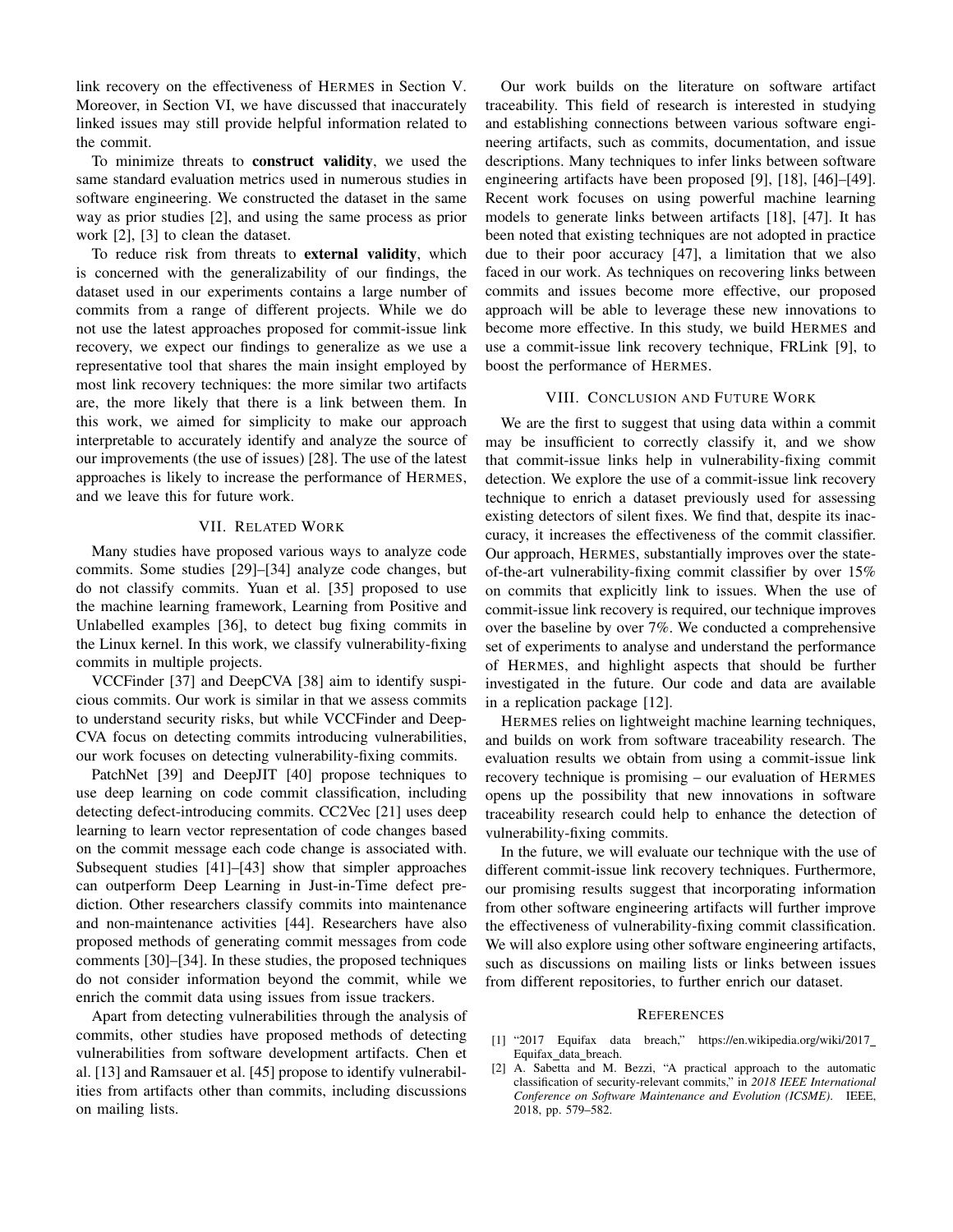- [3] Y. Zhou and A. Sharma, "Automated identification of security issues from commit messages and bug reports," in *Proceedings of the 2017 11th Joint Meeting on Foundations of Software Engineering (FSE)*, 2017, pp. 914–919.
- [4] J. Liao, G. Yang, D. Kavaler, V. Filkov, and P. Devanbu, "Status, identity, and language: A study of issue discussions in github," *PloS one*, vol. 14, no. 6, p. e0215059, 2019.
- [5] J. Tsay, L. Dabbish, and J. Herbsleb, "Let's talk about it: evaluating contributions through discussion in github," in *Proceedings of the 22nd ACM SIGSOFT International Symposium on Foundations of Software Engineering*, 2014, pp. 144–154.
- [6] T. F. Bissyandé, D. Lo, L. Jiang, L. Réveillere, J. Klein, and Y. Le Traon, "Got issues? who cares about it? a large scale investigation of issue trackers from github," in *2013 IEEE 24th International Symposium on Software Reliability Engineering (ISSRE)*. IEEE, 2013, pp. 188–197.
- [7] M. Rath, J. Rendall, J. L. Guo, J. Cleland-Huang, and P. Mäder, "Traceability in the wild: automatically augmenting incomplete trace links," in *Proceedings of the 40th International Conference on Software Engineering (ICSE)*, 2018, pp. 834–845.
- [8] G. Schermann, M. Brandtner, S. Panichella, P. Leitner, and H. Gall, "Discovering loners and phantoms in commit and issue data," in *2015 IEEE 23rd International Conference on Program Comprehension (ICPC)*. IEEE, 2015, pp. 4–14.
- [9] Y. Sun, Q. Wang, and Y. Yang, "Frlink: Improving the recovery of missing issue-commit links by revisiting file relevance," *Information and Software Technology (IST)*, vol. 84, pp. 33–47, 2017.
- [10] D. H. Wolpert, "Stacked generalization," *Neural networks*, vol. 5, no. 2, pp. 241–259, 1992.
- [11] S. E. Ponta, H. Plate, A. Sabetta, M. Bezzi, and C. Dangremont, "A manually-curated dataset of fixes to vulnerabilities of open-source software," in *2019 IEEE/ACM 16th International Conference on Mining Software Repositories (MSR)*. IEEE, 2019, pp. 383–387.
- [12] "Our replication package," https://github.com/replicatepackage/hermes/ tree/master.
- [13] Y. Chen, A. E. Santosa, A. M. Yi, A. Sharma, A. Sharma, and D. Lo, "A machine learning approach for vulnerability curation," in *Proceedings of the 17th International Conference on Mining Software Repositories (MSR)*, 2020, pp. 32–42.
- [14] M. Fischer, M. Pinzger, and H. Gall, "Populating a release history database from version control and bug tracking systems," in *International Conference on Software Maintenance, 2003 (ICSM)*. IEEE, 2003, pp. 23–32.
- [15] J. Śliwerski, T. Zimmermann, and A. Zeller, "When do changes induce fixes?" *ACM SIGSOFT Software Engineering Notes*, vol. 30, no. 4, pp. 1–5, 2005.
- [16] A. Schröter, T. Zimmermann, and A. Zeller, "Predicting component failures at design time," in *Proceedings of the 2006 ACM/IEEE International Symposium on Empirical Software Engineering*, 2006, pp. 18–27.
- [17] T.-D. B. Le, M. Linares-Vásquez, D. Lo, and D. Poshyvanyk, "Relinker: Automated linking of issue reports and commits leveraging rich contextual information," in *2015 IEEE 23rd International Conference on Program Comprehension (ICPC)*. IEEE, 2015, pp. 36–47.
- [18] H. Ruan, B. Chen, X. Peng, and W. Zhao, "DeepLink: Recovering issuecommit links based on deep learning," *Journal of Systems and Software (JSS)*, vol. 158, p. 110406, 2019.
- [19] A. T. Nguyen, T. T. Nguyen, H. A. Nguyen, and T. N. Nguyen, "Multilayered approach for recovering links between bug reports and fixes," in *Proceedings of the ACM SIGSOFT 20th International Symposium on the Foundations of Software Engineering (FSE)*, 2012, pp. 1–11.
- [20] R. J. Little and D. B. Rubin, *Statistical analysis with missing data*. John Wiley & Sons, 2019, vol. 793.
- [21] T. Hoang, H. J. Kang, D. Lo, and J. Lawall, "CC2Vec: Distributed representations of code changes," in *Proceedings of the ACM/IEEE 42nd International Conference on Software Engineering (ICSE)*, 2020, pp. 518–529.
- [22] C. J. Van Rijsbergen, S. E. Robertson, and M. F. Porter, *New models in probabilistic information retrieval*. British Library Research and Development Department London, 1980, vol. 5587.
- [23] "Github docs: Autolinked references and urls," https://docs.github.com/ en/github/writing-on-github/autolinked-references-and-urls, accessed 30 April 2021.
- [24] "Atlassian community: Regex pattern to match JIRA issue key," https://community.atlassian.com/t5/Bitbucket-questions/

Regex-pattern-to-match-JIRA-issue-key/qaq-p/233319, accessed 30 April 2021.

- [25] B. Johnson, Y. Song, E. Murphy-Hill, and R. Bowdidge, "Why don't software developers use static analysis tools to find bugs?" in *2013 35th International Conference on Software Engineering (ICSE)*. IEEE, 2013, pp. 672–681.
- [26] P. S. Kochhar, X. Xia, D. Lo, and S. Li, "Practitioners' expectations on automated fault localization," in *Proceedings of the 25th International Symposium on Software Testing and Analysis (ISSTA)*, 2016, pp. 165– 176.
- [27] G. A. A. Prana, A. Sharma, L. K. Shar, D. Foo, A. E. Santosa, A. Sharma, and D. Lo, "Out of sight, out of mind? how vulnerable dependencies affect open-source projects," *Empirical Software Engineering (EMSE)*, vol. 26, no. 4, pp. 1–34, 2021.
- [28] W. Fu and T. Menzies, "Easy over hard: A case study on deep learning," in *Proceedings of the 2017 11th Joint Meeting on Foundations of Software Engineering (FSE)*, 2017, pp. 49–60.
- [29] D. Jackson, D. A. Ladd *et al.*, "Semantic diff: A tool for summarizing the effects of modifications." in *Proceedings of the International Conference on Software Maintenance (ICSM)*, vol. 94. Citeseer, 1994, pp. 243–252.
- [30] S. Jiang and C. McMillan, "Towards automatic generation of short summaries of commits," in *2017 IEEE/ACM 25th International Conference on Program Comprehension (ICPC)*. IEEE, 2017, pp. 320–323.
- [31] Z. Liu, X. Xia, A. E. Hassan, D. Lo, Z. Xing, and X. Wang, "Neuralmachine-translation-based commit message generation: how far are we?" in *Proceedings of the 33rd ACM/IEEE International Conference on Automated Software Engineering (ASE)*, 2018, pp. 373–384.
- [32] S. Xu, Y. Yao, F. Xu, T. Gu, H. Tong, and J. Lu, "Commit message generation for source code changes," in *IJCAI*, 2019.
- [33] M. Linares-Vásquez, L. F. Cortés-Coy, J. Aponte, and D. Poshyvanyk, "Changescribe: A tool for automatically generating commit messages," in *2015 IEEE/ACM 37th IEEE International Conference on Software Engineering (ICSE)*, vol. 2. IEEE, 2015, pp. 709–712.
- [34] R. P. Buse and W. R. Weimer, "Automatically documenting program changes," in *Proceedings of the IEEE/ACM International Conference on Automated Software Engineering (ASE)*, 2010, pp. 33–42.
- [35] Y. Tian, J. Lawall, and D. Lo, "Identifying linux bug fixing patches," in *2012 34th International Conference on Software Engineering (ICSE)*. IEEE, 2012, pp. 386–396.
- [36] F. Denis, R. Gilleron, and F. Letouzey, "Learning from positive and unlabeled examples," *Theoretical Computer Science*, vol. 348, no. 1, pp. 70–83, 2005.
- [37] H. Perl, S. Dechand, M. Smith, D. Arp, F. Yamaguchi, K. Rieck, S. Fahl, and Y. Acar, "VCCFinder: Finding potential vulnerabilities in opensource projects to assist code audits," in *Proceedings of the 22nd ACM SIGSAC Conference on Computer and Communications Security*, 2015, pp. 426–437.
- [38] T. H. Le, D. Hin, R. Croft, and M. A. Babar, "DeepCVA: Automated commit-level vulnerability assessment with deep multi-task learning," *arXiv preprint arXiv:2108.08041*, 2021.
- [39] T. Hoang, J. Lawall, R. J. Oentaryo, Y. Tian, and D. Lo, "PatchNet: a tool for deep patch classification," in *2019 IEEE/ACM 41st International Conference on Software Engineering: Companion Proceedings (ICSE-Companion)*. IEEE, 2019, pp. 83–86.
- [40] T. Hoang, H. K. Dam, Y. Kamei, D. Lo, and N. Ubayashi, "DeepJIT: an end-to-end deep learning framework for just-in-time defect prediction," in *2019 IEEE/ACM 16th International Conference on Mining Software Repositories (MSR)*. IEEE, 2019, pp. 34–45.
- [41] C. Pornprasit and C. Tantithamthavorn, "JITLine: A simpler, better, faster, finer-grained Just-In-Time Defect Prediction," *arXiv preprint arXiv:2103.07068*, 2021.
- [42] C. Tantithamthavorn, S. McIntosh, A. E. Hassan, and K. Matsumoto, "Automated parameter optimization of classification techniques for defect prediction models," in *Proceedings of the 38th International Conference on Software Engineering (ICSE)*, 2016, pp. 321–332.
- [43] Z. Zeng, Y. Zhang, H. Zhang, and L. Zhang, "Deep just-in-time defect prediction: how far are we?" in *Proceedings of the 30th ACM SIGSOFT International Symposium on Software Testing and Analysis (ISSTA)*, 2021, pp. 427–438.
- [44] A. Hindle, D. M. German, M. W. Godfrey, and R. C. Holt, "Automatic classication of large changes into maintenance categories," in *2009 IEEE 17th International Conference on Program Comprehension (ICPC)*. IEEE, 2009, pp. 30–39.